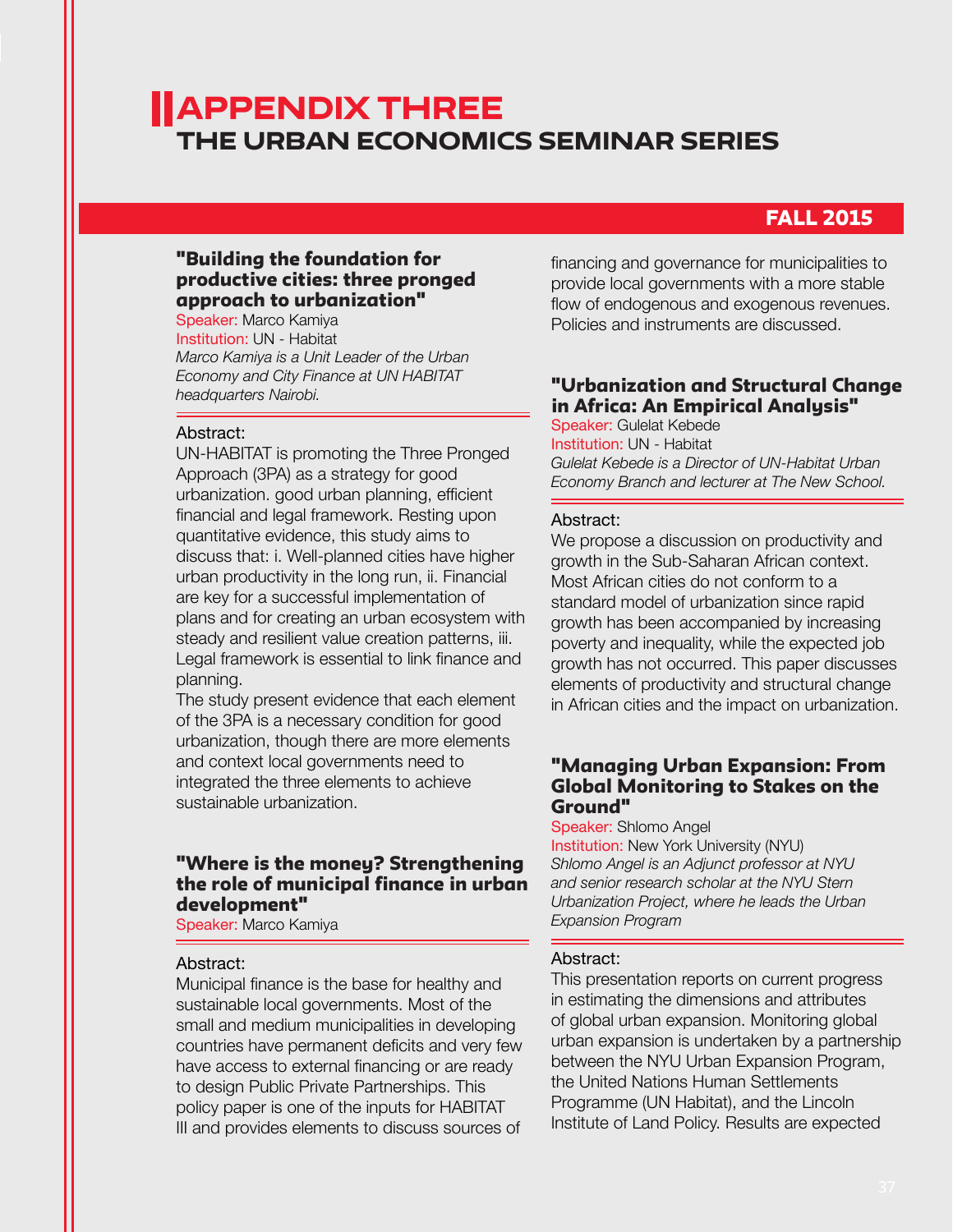in time for Habitat III, the United Nations Conference on Housing and Sustainable Urban Development, now scheduled for October 2016. The monitoring effort focuses on a global stratified samle of 200 cities, selected from a universe of 4,245 cities that had 100,000 people or more in 2010. It consists of a fourphase research project. Phase I focuses on the mapping and measurement of global urban expansion in the sample of cities, 1990 - 2014, using Landsat satellite imagery; Phase II on the mapping and measurement of urban layouts in the sample, 2014-2015, using highresolution satellite imagery; Phase III on a land and housing survey focused on the regulatory regimes and on land and housing affordability using city-based researchers in the global sample of cities;

and Phase IV, to be completed later, on the mapping and estimation of urban extent in the entire universe of cities to 2045.

# "Urbanizaton and Urban Policies: Navigating between two extemes"

#### Speaker: Gilles Duranton

Institution: Wharton University of Pennsylvannia *Gilles Duranton is a Professor of Real Estate. Dean's Chair in Real Estate Professor; Chair, Real Estate Department; Co-editor of the Journal of Urban Economics; Fellow, Centre for Economic Policy Research; Fellow, Spatial Economics Research Centre; Fellow, Rimini Centre for Economic Analysis; Member of the Urban Economics Association; Faculty Fellow, Penn Institute for Urban Research.*

# Abstract:

This presentation examines the effects of urbanization on development and growth. It begins with a labor market perspective and emphasizes the importance of agglomeration economies, both static and dynamic. It then argues that more productive jobs in cities do not exist in a void and underscores the importance of job and firm dynamics. In turn, these dynamics are shaped by the broader characteristics of urban systems. A number of conclusions are drawn. First, agglomeration effects are quantitatively important and pervasive. Second, the productive advantage

of large cities is constantly eroded and must be sustained by new job creation and innovation. Third, this process of creative destruction in cities, which is fundamental for aggregate growth, is determined in part by the characteristics of urban systems and broader institutional features. We highlight important differences between developing countries and more advanced economies. A major challenge for developing countries is to reinforce the role of their urban systems as drivers of economic growth.

# "Jobless Growth in India"

### Speaker: Sheba Tejani

**Institution: Milano School of International Affairs,** Management and Urban Policy - The New School *Sheba Tejani is a PhD in Economics from NSSR and Assistant Professor of International Affairs and Milano School for Public Engagement .*

# Abstract:

"This presentation investigates the relationship between output growth and employment growth in India for the period 1978–2010 at the aggregate and sectoral levels. Using a Kaldorian framework of endogenous productivity growth, we find that Kaldor– Verdoorn effects in the economy have become more predominant over time, especially in the post-reform (1994–2010) period. Our estimated Kaldor– Verdoorn coefficients, measured as the employment elasticity of output growth, for both formal sector and total employment have dropped dramatically over time, suggesting that India has leapfrogged into a high-productivity regime without the broad-based expansion of labour-intensive production that has been characteristic of fast-growing economies in East Asia. We examine some explanations for why these Kaldor–Verdoorn effects have become pronounced over time and are not con- vinced that wage pressure has been one of the reasons. A shift in the composition of demand towards higher-productivity sectors, however, does appear to be an impor- tant part of the explanation. We also find mixed evidence that forces of international competition have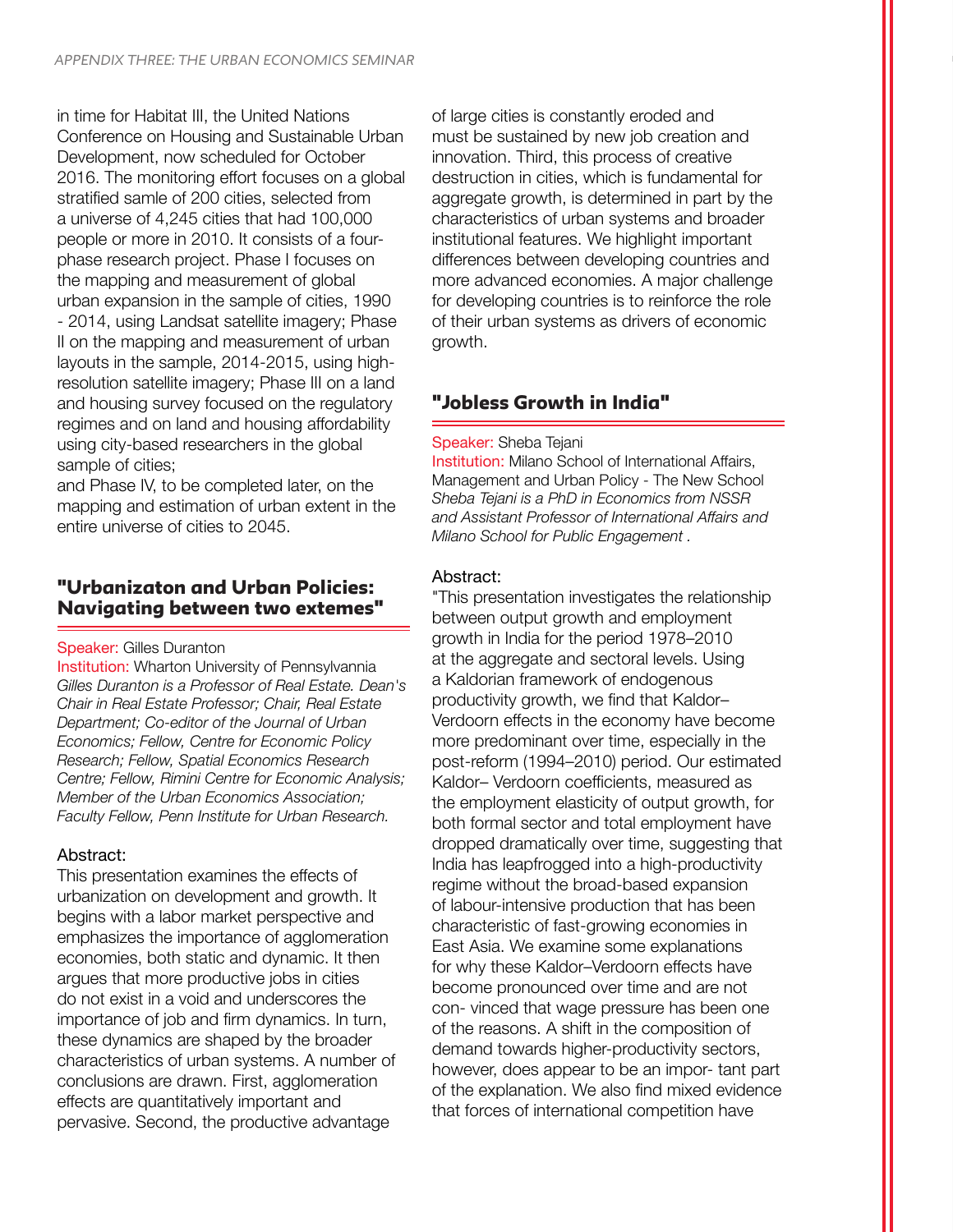generated pressures to adopt more capitalintensive techniques of production.

# "Productivity and the Urban Economy"

#### Speaker: Michael Cohen

Institution: Milano School of International Affairs, Management and Urban Policy - The New School *Michael Cohen is a Professor of International Affairs at Milano School of International Affairs at The New School*

#### Abstract:

This presentation focuses on the growing urban economic challenges facing both developing and industrialized countries. Cities are clearly the engines of growth for most national economies. The paper identifies the dynamic conditions of urban economies and suggests areas deserving policy attention and increased research. It focuses on three foundational components of the urban economy: employment, productivity, and urban finance and emphasizes the need for studies of the economic structure of cities in order to identify priority sectors for development. It also highlights the tradeoffs which exist between employment and productivity and the need to develop a broader definition of urban productivity which is multi-scalar and which relates to sustainability. This broader perspective suggests that the productivity of the urban economy might be considered as a public good in terms of its essential attributes which will ultimately determine the sustainability of specific urban areas. This contrasts sharply to the narrower notion of maximizing the competitiveness of firms and cities as a strategy for urban economic development. The paper further suggests the need for a broader analytic and multi-level perspective on these issues which includes the macro-economy, the city, the neighborhood, the firm, and the household. Part I frames the challenges, while Part II proposes components of an analytic framework for the urban economy. Part III suggests a policy agenda for the urban economy. Part IV identifies questions for further research and some possible work program activities which might be undertaken by UN Habitat.

# SPRING 2016

# "Recent Advances in Urban Data"

#### Speaker: Victor Vergara

Institution: Metro Lab - World Bank *Victor Vergara is a Manager, at the Metro Lab, The World Bank. A Mexican architect and urban economist, has worked at the World Bank on urban issues in developing countries for almost 20 years.*

#### Abstract:

The presentation focuses on MetroLab's use of urban economic data for innovative approaches to urban management and development. The World Bank's MetroLab provides a platform for cities across the globe to share knowledge, facilitate capacity building and peer learning, foster networks of practitioners, and help one another through a virtual network as well as a series of "Living Laboratories"—thematic meetings hosted by one of the participating cities. Participating cities include Sao Paulo, Rio de Janeiro, Mexico City, Guadalajara, Panama, Cairo, Addis Ababa, Nairobi, Accra, Dar es Salaam, Kigali, Mumbai, Karachi, Kathmandu, Colombo, Barcelona, New York, and Seoul.

# "Taxation in Pakistan"

#### Speaker: Fahd Ali

Institution: New School for Social Research - The New School

*Fahd Ali's research on taxation in Pakistan demonstrates the importance of political settlements in determining who pays what kinds of taxes in Pakistan.*

#### Abstract:

Pakistan's tax collection (as a share of GDP) is quite poor despite several efforts to reform it in the past. At 9% it is the lowest in the region and one of worst among economies of its size. This dissertation argues that the societies where it is successful effective taxation is an outcome of a political settlement between the state and the various factions of the elite. A stable political settlement creates the space in which necessary economic and legal institutions can be created to collect taxes effectively. In a multi-ethnic federal state like Pakistan the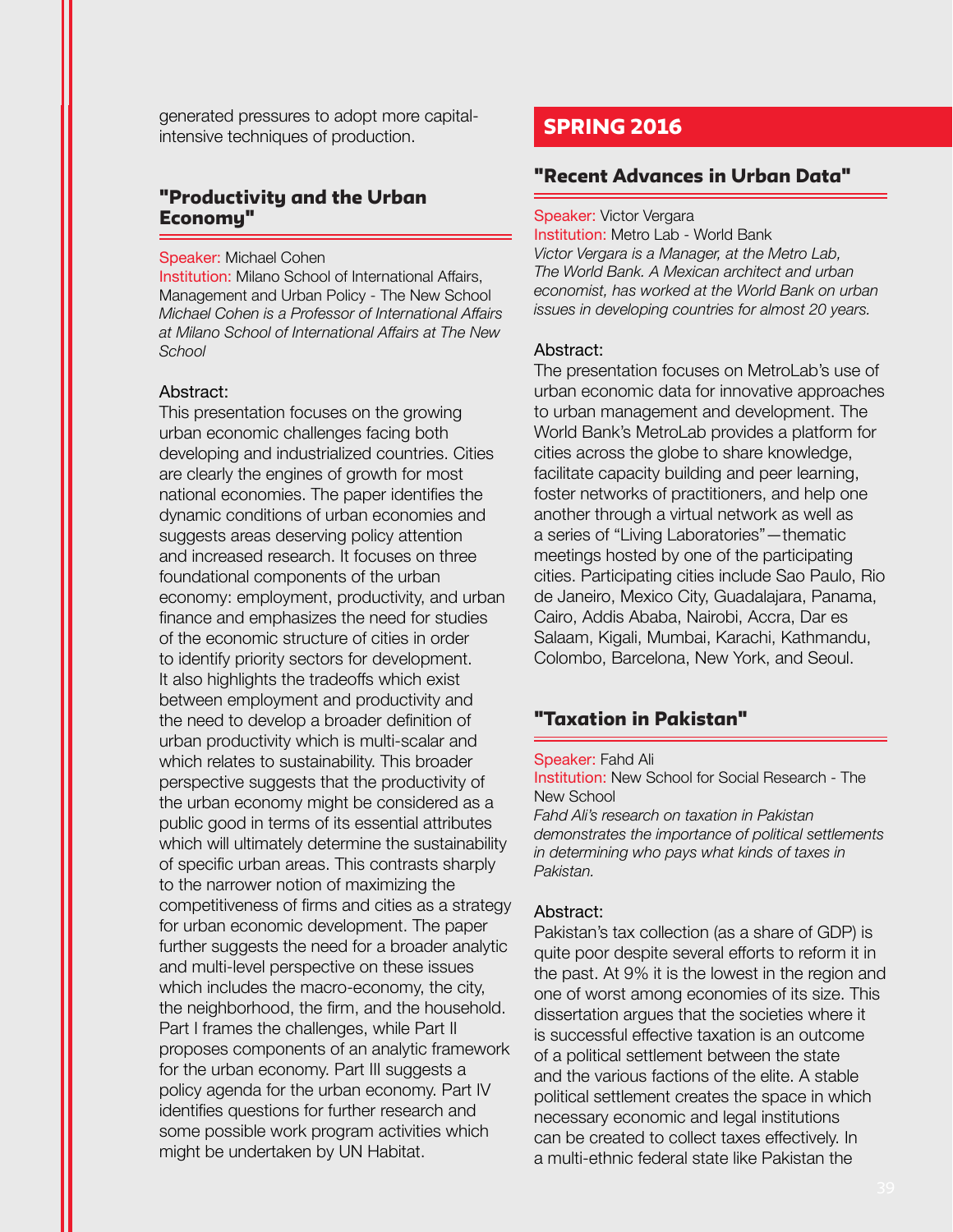state has to arrive at a political settlement that is acceptable to all major ethnic factions of the capitalist and the landed bourgeoisie. I argue that one way to explain Pakistan's poor tax collection is the absence of such a political settlement that is both favourable to the state and acceptable to various ethnic and political elite.

# "Large-Scale Urban Projects and their relationship with their cities: the cases of Puerto Madero (Buenos Aires) and Puerto Norte (Rosario) in Argentina"

#### Speaker: Daniel Kozak

Institution: Centre of Urban and Regional Studies (CEUR-CONICET)

*Daniel Kozak, Architect (University of Buenos Aires) graduated with Diploma of Honor and CPAU Medal (summa cum laude), and PhD in Built Environment (Oxford Brookes University). CONICET Researcher at the Center for Urban and Regional Studies, FADU Professor of Urban Theory at the University of Buenos Aires, Affiliate Associate Professor at Washington University in St. Louis, and Guest Professor at Torcuato Di Tella University. Currently, he is a Visiting Scholar at the Graduate School of Architecture, Planning and Preservation (GSAPP), Columbia University.*

#### Abstract:

Large-Scale Urban Projects (LSUP) are one of the favorite instruments of contemporary urban planning. They are generally the result of the refurbishment of former industrial sites, or areas that for different reasons have lost their main historical uses and have become relegated. LSUP are both precious occasions for local governments that often transform troubled areas into bright new centralities, and also extraordinary opportunities for the multiplication of capital. Consequently, they are a preferred destination for private investment, and particularly real estate foreign direct investment. A common critique in contemporary urban studies points to the relationship established between LSUP and the cities that host them: the imputation of LSUP as cases of urban fragmentation. However, despite this being a usual observation, there are few studies that engage in a thorough examination and take it

as a central problématique. In this presentation we will discuss this question using two LSUP in Argentina, Puerto Madero and Puerto Norte, as case studies.

# "Sustainable Development Goals"

#### Speaker: Eduardo López-Moreno Institution: UN-HABITAT

*Eduardo López Moreno is the Director of Research and Capacity Development at UNHABITAT, the United Nations Human Settlements Programme headquartered in Nairobi, Kenya. He has over 25 years of academic and professional experience in housing and urban development policies, institutional analysis, global monitoring, and equity and urban poverty issues. His qualifications include a Ph.D. in urban geography from the University of Paris III-Sorbonne in France and a master degree in urban sociology in the same University. He also has a BA in Architecture from the University of Guadalajara, Mexico.*

### Abstract:

Highly unequal income or consumption patterns in cities in the developing world point to institutional and structural failures, as well as to broader economic problems such as imbalanced labour markets or a lack of propoor policies. The more unequal the distribution of income or consumption in urban areas, the higher the risk that economic disparities will result in social and political tension. Eradicating hunger will require multiple interventions, and not only those related to food availability. Use of safe water, improved sanitation and durable housing materials, combined with provision of sufficient living areas to ease overcrowding, will improve the chances of better health outcomes and life conditions for slum dwellers. What will be the guiding principles to accomplish these improved life conditions?

# "New Frontiers in Municipal Finance"

Speaker: Catherine Farvacque-Vitkovic Institution: The World Bank *Ms. Farvacque-Vitkovic has more than 25 years of World Bank experience in many regions of the world and has worked in almost 30 countries. As a Lead Urban Development Specialist, she has led the*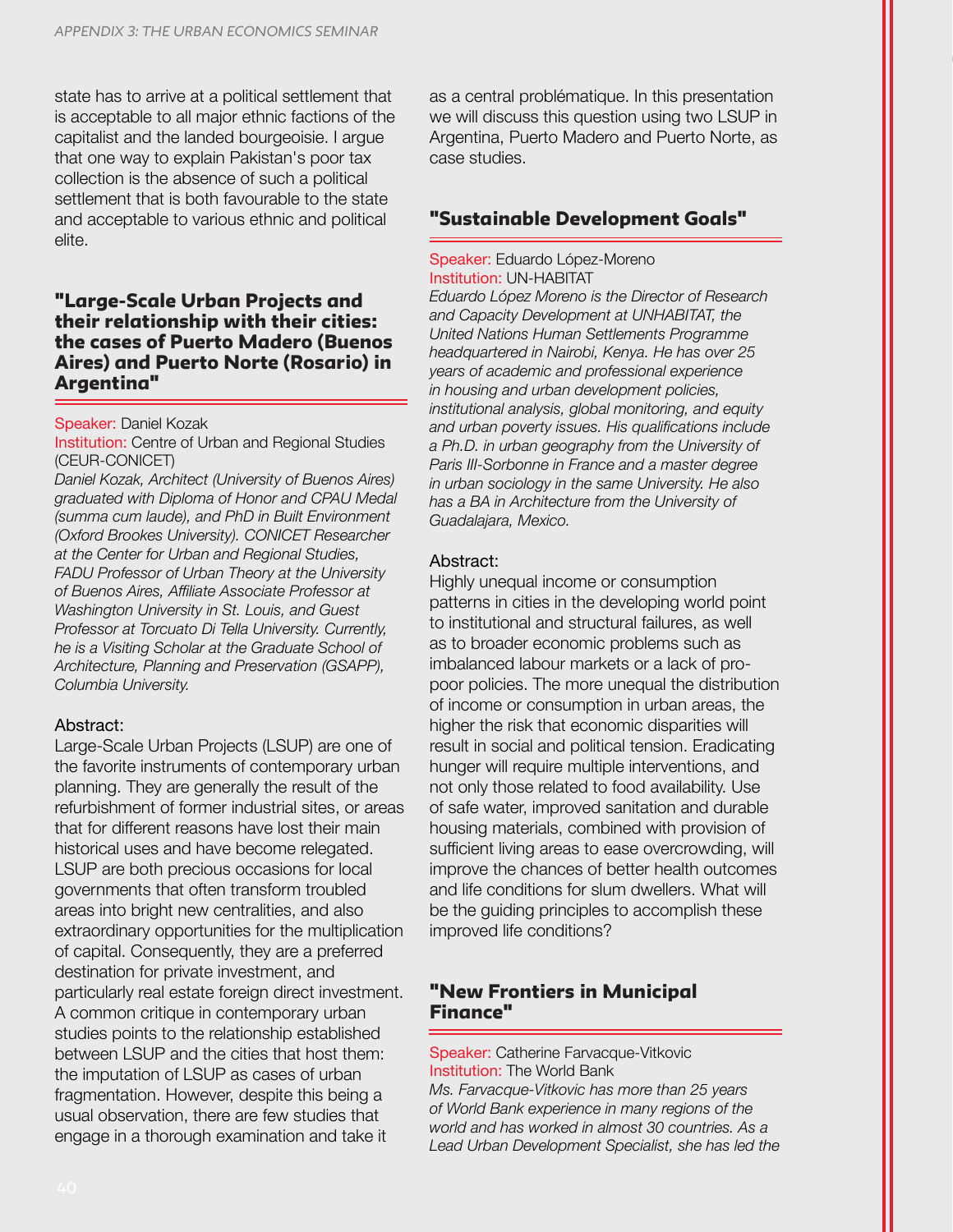*preparation and implementation of a large number of urban development and municipal management projects around the world and has been the recipient of numerous awards for excellence. She has a keen interest in translating lessons from experience and cutting-edge know-how into practical knowledge products and is currently leading the development and worldwide delivery of an e-learning curriculum on land management, urban planning and municipal finances.*

#### Abstract:

Through a discussion based on her book "Municipal Finances, A Handbook for Local Governments", Ms. Farvacque-Vitkovic will present the main issues concerning municipal finance. From Detroit to Lahore, most cities around the world are facing financing challenges. Bankruptcy, budget deficits, unmaintained infrastructure, declining quality of services and increasing urban poverty are unfortunately too common headlines. At the same time, the world is becoming more complex and municipal officials are not only dealing with the day to day business which comes with running a city but, they also have to increasingly address issues of social inclusion, local economic development, job creation, crime and violence, climate change, floods, natural and man-made disasters as well as an increasing number of urban dwellers. Against this backdrop, there is both a sense of urgency and a huge opportunity for change.

# "Revisiting the housing gap and current solutions: A new framework with evidence from Kenya and India"

#### Speaker: Sumila Gulyani Institution: The World Bank

*Dr. Gulyani received her Ph.D. in Economic Development and Urban Planning from the Massachusetts Institute of Technology. She is author of the book "Innovating with Infrastructure" (Palgrave Macmillan, 2001) which was awarded the Barclay Jones Prize. Her publications include academic articles on water (2001a, 2005), electricity (1999, 2001b), transport (2001c), and slum upgrading (forthcoming 2007) in journals such as World Development, Urban Studies, and Environment and Planning.*

#### Abstract:

Our understanding of settlement conditions

and the nature of poverty across urban slums is limited. While slum residents in cities share the challenge of monetary poverty, their experiences diverge significantly relative to employment levels, education, and living conditions. Nairobi's relatively well-educated and employed residents suffer from poorer living conditions—as measured by access to infrastructure and urban services, housing quality and crime—than residents of other cities, who report much lower levels of educational attainment and paid employment. The presentation focuses on research findings that challenge conventional development theory—particularly notions that education and jobs will translate into lower poverty and improved living conditions.

# "Making Land Fly: Land Quota Markets in Chinese Urbanization"

#### Speaker: Yuan Xiao

Institution: Columbia University *Yuan Xiao is an assistant professor of Urban Planning at Columbia University's Gradate School of Architecture, Planning, and Preservation. For 2014- 2015, she was a postdoctoral research scholar at the Center for Global Legal Transformation of Columbia Law School, where she researched property rights changes in the context of rapid urbanization. In 2015, she also taught at New York University's Wagner School of Public Service.* 

#### Abstract:

In this paper I investigate China's land quota markets, a recent land policy innovation that virtually transfers urbanization permission from the countryside to cities. Local governments have created new land quotas by demolishing sparsely located farmhouses, and resettling peasants into high-density apartments. These quotas are then sold in new land quota markets to real estate developers. I find that China's land quota markets alter the traditional calculus of location and land use theory: the rural hinterlands have suddenly become valuable to urban land markets. These dramatic changes are the result of reconstructing property rights in land. The quotas traded on the market are a right to convert land use from rural to urban, separate from development rights to invest in specific properties. These institutional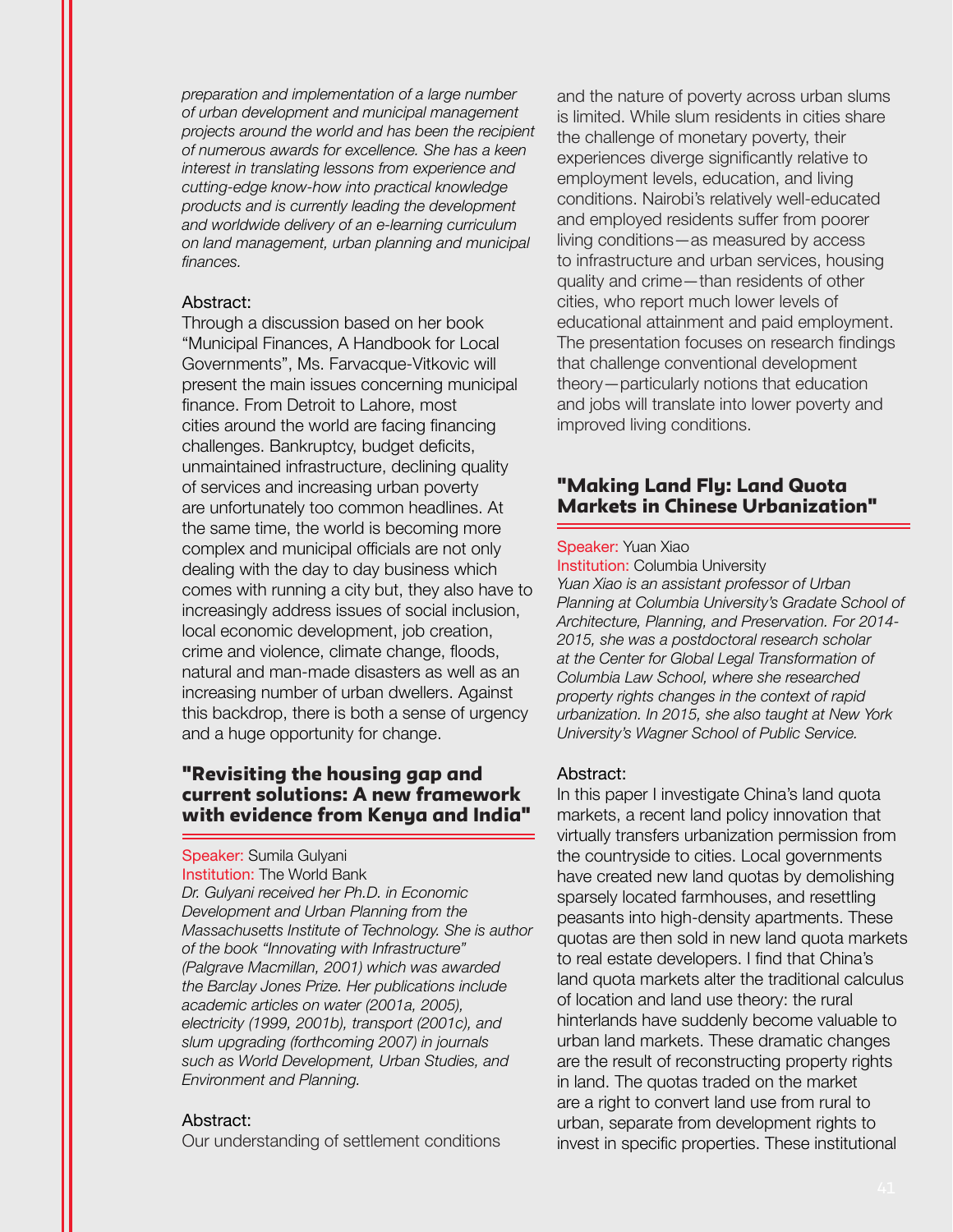changes were initiated by recalibration of intergovernmental relationships: the Central Government delegates more autonomy to local governments and the municipality centralizes control over land by subordinating district and county governments. The implications of the new land quota markets are profound and many. They further draw land resources away from rural areas to urban areas, and reinforce the imbalances between big and small cities. The impact on peasants is rather mixed, and depends on the locations of the resettled peasants.

# URBAN TALKS - SPRING 2016

# "Gender, Assets, and Just Cities"

Speaker: Caroline Moser

Institution: University of Manchester, UK *Caroline Moser is a British anthropologist who has worked on urban and gender issues in developing countries for many years. She worked at the Development Planning Unit in London, the London School of Economics, The World Bank, and founded the Global Urban Research Center at the University of Manchester. She is presenting her recently published work which was supported by the Ford Foundation*

This event was a book launch at Ford Foundation.

# "Empowering young women for community transformation in Kibera, Nairobi"

#### Speaker: Jane Anyongo Institution: PolyCom

*Jane Anyongo is the director of PolyCom. PolyCom Development Project presented their model of using crowd data sourcing to map sexual harassment in public spaces within Kibera, Nairobi*

# Abstract:

Polycom was started in response to the sexual violence and exploitation faced by young girls in Kibera informal settlement in Nairobi. There was a particular case when a 39 year old man had a sexual relationship with an 11 year old girl that spurred the organisation's founder, Jane Anyango, into action. She wanted to help girls to understand that they need to take care of

their bodies until they are ready. She started by educating girls to understand themselves and make informed decisions concerning their lives, particularly their bodies. The organization was later registered as Polycom Development Project (PDP).

### "Community Finance: The Key to City-wide Community Driven Upgrading for Inclusive and Sustainable City development"

Speaker: Somsook Boonyabancha **Institution:** Asian Coalition on Housing Rights, Bangkok, Thailand

*Founder and secretary general of the Asian Coalition for Housing Rights. Somsook was director of the Community Organizations Development Institute (CODI) in Thailand from 2003 to 2009 and prior to that director of the Urban Community Development Office. She began working on housing and land issues through supporting land-sharing schemes in Bangkok in the early 1980s.*

#### Abstract:

The Asian Coalition for Housing Rights(ACHR) is a network of community organisations in Asia working on issues related to urban poverty, slums and slum upgrading. It supports local organisations through professional exchanges and grants/loans from a fund called ACCA (Asian Coalition for Community Action). It has close ties with the Slum Dwellers Internationalmovement.

# "Working together to empower America's legacy cities"

Speaker: Nicholas Hamilton Institution: Columbia University *Nicholas Hamilton directs the urban policy work of The American Assembly at Columbia University where he leads the Legacy Cities Partnership, a national coalition working to revitalize America's legacy cities. His work focuses on economic development, governance, and civic engagement. Mr. Hamilton's architectural and urban design work for the firm Davis Brody Bond included the master planning and design of US diplomatic facilities abroad as well as laboratory and teaching facilities for Columbia and Princeton Universities.*